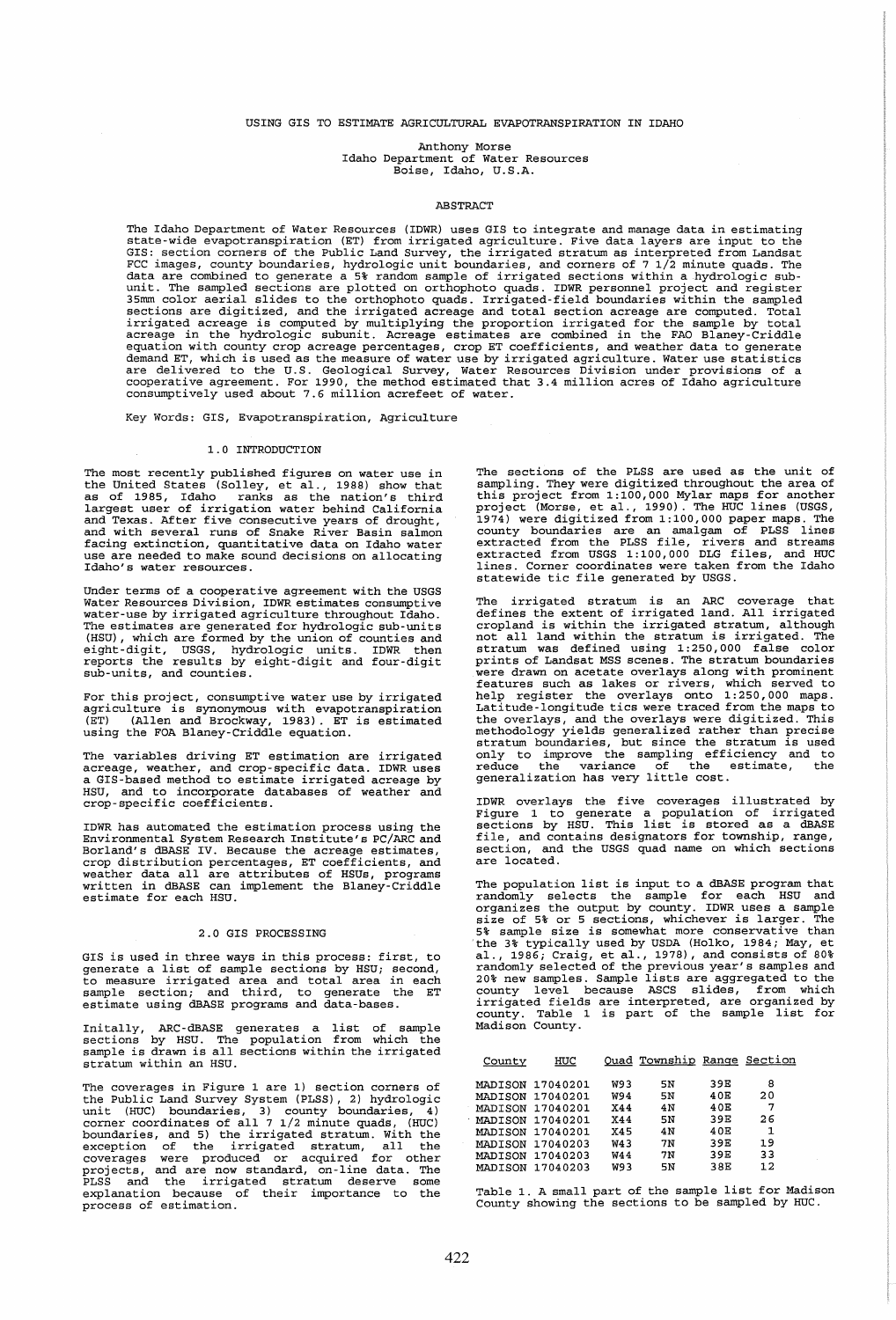

Figure 1. Single county example of the five state-wide coverages ARC uses to build sampling lists.

The color, aerial photography in the form of slides is interpreted to determine whether or not fields in the sample sections are irrigated. Every year, ASCS<br>offices contract for 35 mm aerial slides of the<br>agricultural land in each county. The photos help<br>verify acreages for crop support programs.

IDWR personnel begin the interpretation process by travelling to ASCS offices in each county having irrigated land. Photointerpreters use the ASCS slides to identify irrigated fields with-in sample sections, and to delineate boundaries of the irrigated fields on an orthophotoquad (OQ). The first step is to project the slide covering a sampled section onto an OQ. Next, the projected image of the section is carefully registered to the OQ, and boundaries of the irrigated fields are traced onto the OQ.

ASCS schedules its photo missions for early July when small-grain crops are easy to identify, and other Idaho crops have enough cover to identify them starting and interest and interest as irrigated. When ambiguities do arise, the ASCS county agents provide valuable insight into local conditions that usually clear up the issue. When field boundaries of all the sampled se

ARC and dBASE functions combine to measure and organize the irrigated area of the sampled sections, and the total area of the irrigated stratum in each max are orthophoto quads that come back from the<br>HSU. The orthophoto quads that come back from the<br>irrigated and total acres, by section, are stored by<br>HSU. The area of the irrigated stratum is output<br>from the intersect th

For each section, IDWR personnel digitize the<br>section boundary to compute total section area, and<br>digitize the boundaries of each irrigated field<br>within the section. All areas not labeled as<br>irrigated are labeled as non-ir irrigated and the total acreage for each section.

Weather data are the primary drivers of the Blaney-Criddle equation. The equation needs daily minimum and maximum temperatures to compute ET. IDWR inputs the mean monthly temperatures from ninety-eight NOAA weather stations throughout the state. Stations were chosen to be as representative as possible for the HUC in which they are located. By using a network of stations, IDWR can account for much of the climatic variation found throughout the state. The weather file lists the mean monthly temperature and total monthly precipitation for each station.

Just as temperature varies across Idaho, so does the<br>mix of crops grown in each county. IDWR uses crop-<br>acreage proportions on a county-by-county basis as<br>input to adjust the Blaney-Criddle estimate. These<br>proportions are

The data are then ready for the third GIS<br>application: using equations and data-bases of crop-<br>acreage proportions, weather, and crop ET<br>coefficients by HSU to compute consumptive water-<br>use. Figure 2 illustrates the proce

# 5.0 ACREAGE ESTIMATION

IDWR has adapted a method originally developed by the USDA Statistical Reporting Service to estimate irrigated acreage. The USDA method is called "Direct Expansion" (Holko and Sigman, 1984), and is based on sampling. Direct Expansion and IDWR's methodology share two basic characteristics: both use PLSS sections as the sampling unit, and use strati-fication to increase the efficiency of the sampling. IDWR has implemented the process in ARC and dBASE.

Data processing for acreage estimation begins with the orthophoto quads that are brought back from the ASCS offices. Each sampled section is drawn on the OQs and divided into polygons labled as irrigated or non-irrigated. The polygons are digitized from the OQs to generate an ARC coverage.



Figure 2. Flow estimation. Flow chart showing the steps in ET

Irrigated acreage for each HSU is estimated by computing the mean percentage of irrigated land in the sampled sections, and multiplying that figure by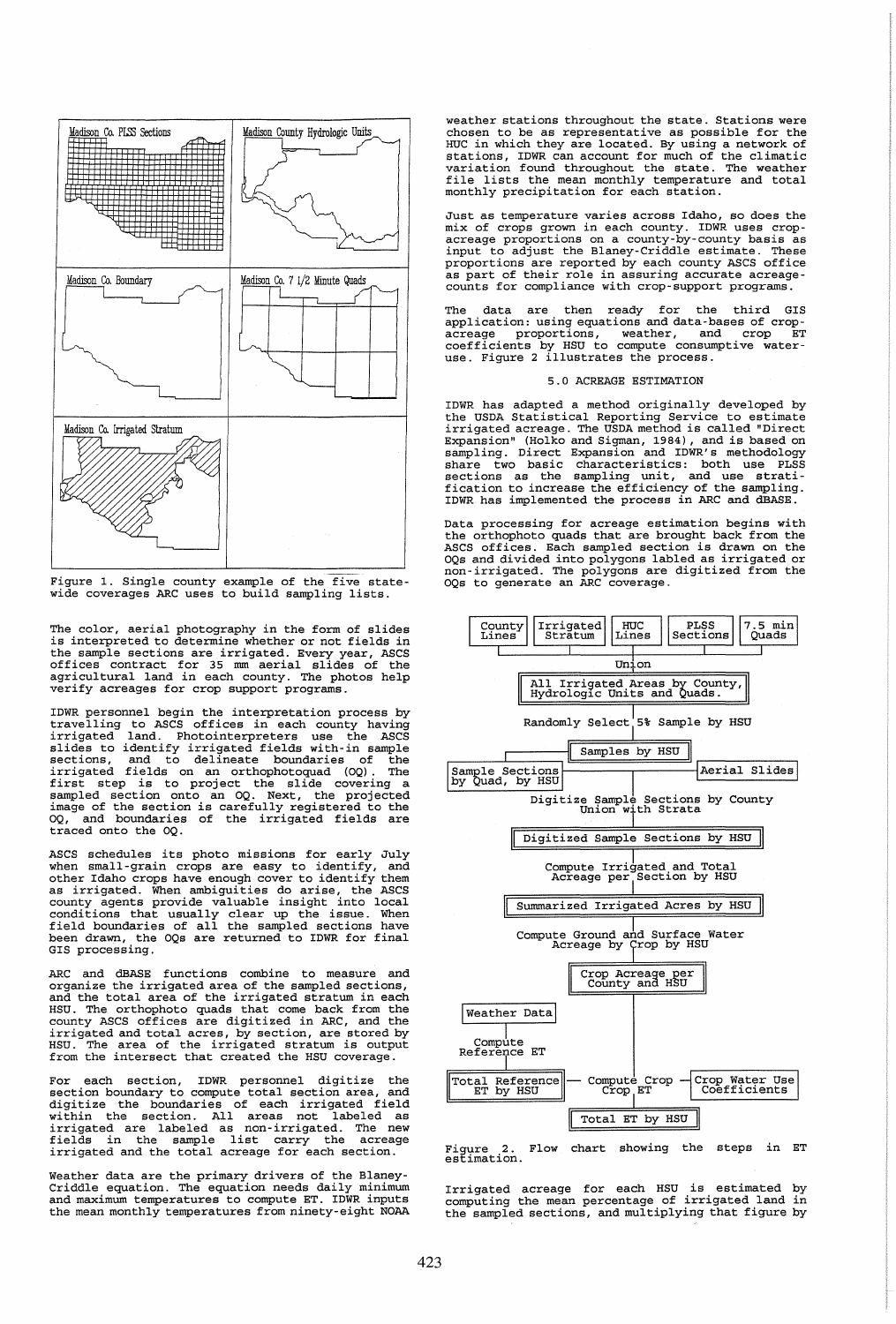the total area of the irrigated stratum in the HSU. This is equivalent to calculating the mean irrigated<br>proportion for an HSU. Since simple, random sampling<br>is used, the mean and variance of the sample are<br>unbiased estimators of the mean and variance of the sample are<br>popu

$$
\begin{array}{c}\n\begin{array}{ccc}\n\circ & N & I_{j} \\
\Upsilon = & - - \circ \ast \Sigma & - - - \\
n & j = 1 \end{array} \\
\text{(1)}\n\end{array}
$$

where

- 
- estimated irrigated acreage per HSU the number of irrigated acres in sampled
- section, j Ψ. = the total acres in sampled section, j
- $N =$  total number of sections in the irrigated stratum
- n number of sections sampled in the irrigated stratum

This process yielded an estimate of approximately 3.41 million irrigated acres for the 1990 growing season. Table 2 summarizes the irrigated acreage by county.

Once the total acreage for each HSU is estimated,<br>the estimate is combined with data on crop-acreage<br>proportions by county, ground crop-specific ET<br>coefficients, and temperature by HSU to estimate ET by HSU.

### 4.0 ESTIMATING EVAPOTRANSPIRATION

ET is estimated using the FAO Blaney-Criddle method as adapted specifically for Idaho by Allen and Brockway (1983) . While a more data-intensive method such as the modified Penman may provide a more<br>accurate estimate of ET, the scarcity of monitoring<br>sites with sufficient data prohibits the use of the Penman equation on a state-wide basis. The Idaho-adapted FAO Blaney-Criddle equation uses mean monthly air temperature to compute a reference, or motential, ET. Potential ET is then multiplied by an appropriate crop coefficient to output crop ET, which is used as the measure of water use.

Allen and Brockway (1983) derived crop coefficients<br>for seventeen common Idaho crops for each of the<br>ninety-eight NOAA weather stations around the state<br>that are used to estimate ET. The coefficients are<br>based on work done

IDWR applied the above described estimation<br>technique in Idaho for the 1989 growing season. The<br>procedure estimated that Idaho's irrigated<br>agriculture used about 9.34 million acre feet of<br>water during the 1989 growing seas

Allen and Brockway (1983) show the FAO Blaney-Criddle as

$$
ET_0 = (a+b [p (0.46T+8.13)])*(1.0+E/1000)
$$
 (2)

#### where

 $ET_0$  = grass reference ET in mm per day;

- a = intercept to adjust estimate based on minimum relative humidity and ratio of actual to possible hours of sunshine; b adjustment factor based on minimum relative
- humidity and ratio of actual to possible hours of sunshine and mean daytime wind speed in meters per second at each weather site;
- mean percentage of total annual daytime hours<br>for a given month and latitude;<br>T = mean daily temperature in degrees Celsius for
- each month;
- E elevation in meters.

The Blaney-Criddle equation is implemented in dBase programs that draw on four data-bases. These databases contain 1) mean monthly and total monthly precipitation, 2) coefficients to describe the micro- and macro-climate of each weather station, 3) coefficients to adjust individual crop ET<sub>0</sub> to each weather station, and 4) the proportion of individual irrigated crops to total irrigated agriculture in each county.

The first two databases are used in the Blaney-<br>Criddle equation, which Allen and Brockway (1983)<br>describe in detail. The result of using those data<br>is to adjust each ET<sub>0</sub> for the aridity, elevation,<br>hours of sunlight, an subtracting the total monthly precipitation.

Subsequent steps implemented in DBASE adjust  $ET_0$  to stated FT using crop proportions and coefficients.<br>The total FT using crop proportions and coefficients.<br>The total irrigated acres in an HSU are multiplied<br>by the proportion of total irrigated acres in each<br>crop type to ge the crop-specific ET and total crop acres. Total ET for an HSU is the sum of the total ET by crop. Table 2 summarizes the estimates of both irrigated acres and water use by county for the 1990 growing season.

| COUNTY            | ACRES             | USE           |
|-------------------|-------------------|---------------|
| ADA               | 94.2              | 32.6          |
| <b>ADAMS</b>      | 14.0              | 29.7          |
| <b>BANNOCK</b>    | 31.1              | 71.4          |
| <b>BEAR LAKE</b>  | 15.5              | 29.5          |
| <b>BENEWAH</b>    | 0.6               | 3.0           |
| <b>BINGHAM</b>    | 326.9             | 751.5         |
| <b>BLAINE</b>     | 55.1              | 39.2          |
| <b>BOISE</b>      | 0.4               | 3.1           |
| <b>BONNER</b>     | 5.0               | 6.3           |
| <b>BONNEVILLE</b> | 152.0             | 322.6         |
| BOUNDARY          | 2.3               | 0.7           |
| <b>BUTTE</b>      | 40.8              | 86.6          |
| CAMAS             | 75.1              | 210.3         |
| CANYON            | 243.9             | 651.8         |
| CARIBOU           | 85.0              | 168.7         |
| CASSIA            | 232.3             | 560.3         |
| CLARK             | 58.8              | 113.3         |
| <b>CLEARWATER</b> | 0.1               | 0.1           |
| <b>CUSTER</b>     | 40.7              | 96.3          |
| ELMORE            | 91.7              | 231.8         |
| FRANKLIN          | 40.1              | 33.2          |
| FREMONT           | 123.6             | 238.0         |
| GEM               | 37.4              | 107.7         |
| GOODING           | 154.0             | 228.4         |
| <b>IDAHO</b>      | 3.9               | 6.7           |
| <b>JEFFERSON</b>  | 193.3             | 423.7         |
| <b>JEROME</b>     | 162.5             | 369.8         |
| KOOTENAI          | 17.9<br>3.1       | 12.5          |
| LATAH             |                   | 0.1           |
| LEMHI             | 46.6              | 53.0<br>0.0   |
| LEWIS             | 0.0               |               |
| LINCOLN           | 88.1              | 244.5         |
| MADISON           | 105.6             | 214.3         |
| MINIDOKA          | 163.0             | 360.8         |
| NEZ PERCE         | 2.9               | $7.2$<br>30.2 |
| ONEIDA            | 40.4              |               |
| <b>OWYHEE</b>     | 109.9             | 255.4         |
| <b>PAYETTE</b>    | 68.6              | 191.9         |
| <b>POWER</b>      | 62.8              | 137.4         |
| SHOSHONE          | 0.0               | 0.0           |
| TETON             | 63.5              | 130.4         |
| TWIN FALLS        | $288.1$<br>$41.4$ | 664.1         |
| <b>VALLEY</b>     |                   | 74.4          |
| WASHINGTON        | 34.0              | 76.8          |
| TOTAL             | 3,416.2           | 7,562.9       |

Table 2. Irrigated acreage in thousands of acres, and consumptive use in thousands of acrefeet, by irrigation in Idaho for 1990. Acreage is listed by method of irrigation.

#### 5.0 SOURCES OF ERROR

The method IDWR uses to estimate water use is imprecise due to sampling and other errors. These errors fall into three broad categories: 1) errors in the basic assumptions of the process; 2) errors in the estimation of irrigated acreage; and 3)